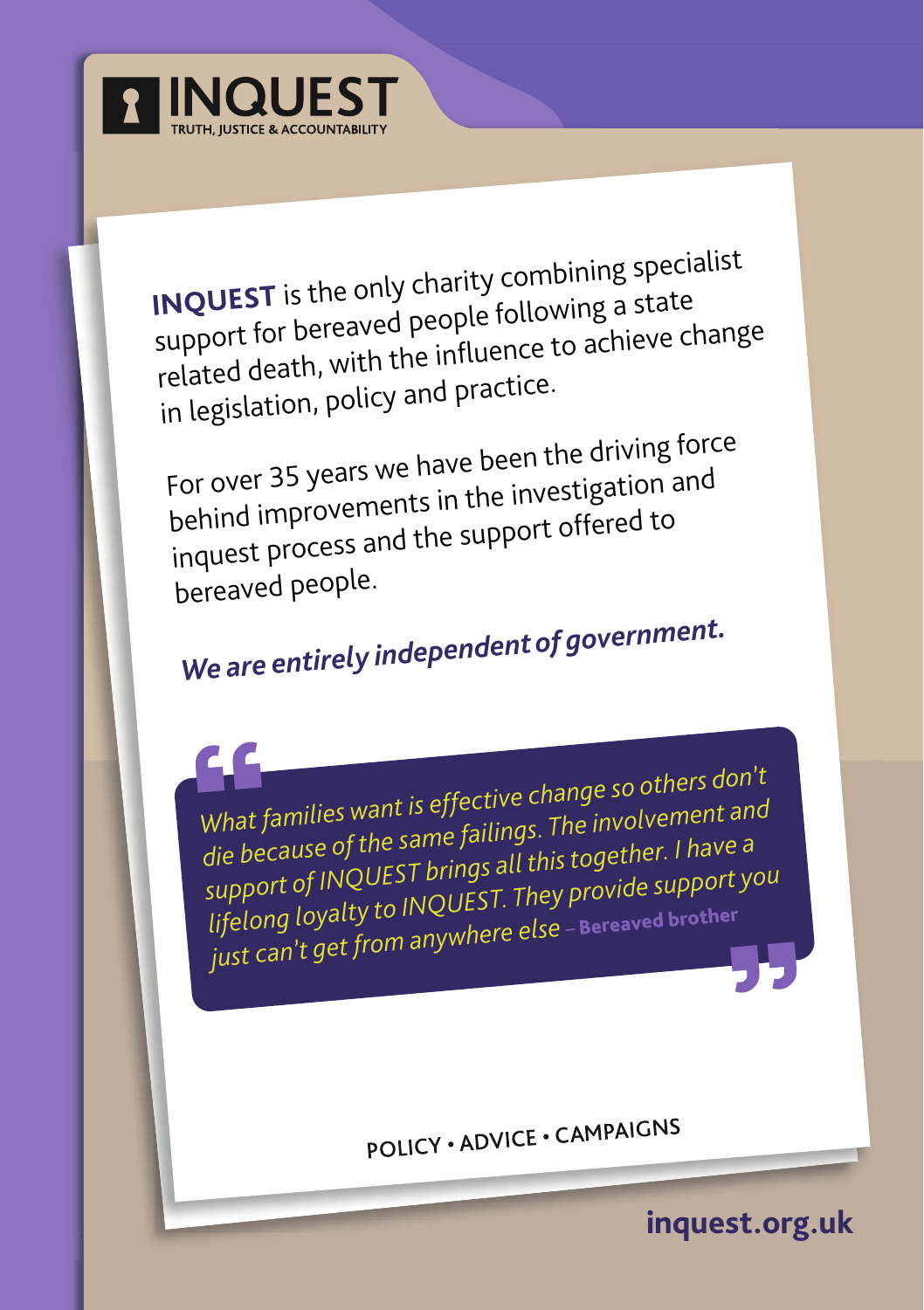## **Who we are What we do**

INQUEST provides expertise on contentious deaths and their investigation to bereaved people, lawyers, advice and support agencies, the media, parliamentarians and policy makers.

Our specialist casework includes death in prison and police custody, immigration detention, mental health settings and deaths involving multi-agency failings or where wider issues of state and corporate accountability are in question.

Founded in 1981, we campaign alongside families and others to access the truth, hold those responsible to account and effect meaningful change to prevent future deaths.

### **The Inquest Handbook**

This free guide is available to all bereaved families and friends who have been affected by a sudden death involving an inquest and offers information on the inquest process, family rights, legal advice and support.

**You can also access the handbook online at inquest.org.uk**



#### **Specialist casework:**

We work directly with bereaved people, empowering them through the post-death processes of investigation and inquest to establish the truth about a death in the care of the state.

#### **Campaigning:**

We use the direct evidence from our casework, alongside statistics and rigorous research, to exert pressure on public bodies and government and drive systemic change.

## **Sharing knowledge:**

We are the only organisation with a comprehensive overview of deaths in custody and detention. We use our expertise and statistics to track patterns and trends and situate deaths in their broader social and political context.

## **Social justice:**

We work to improve the investigation and inquest process for all. We campaign for non means-tested public funding for families in staterelated inquests and stronger post-death investigations. We lobby to ensure that government, state and corporate bodies are held to account and that action is taken in response to systemic failings.

 $\begin{array}{l} \begin{array}{l} \text{\Large $\blacktriangle$} \end{array} \end{array}$  Thank you most sincerely for kindling the flame that led the<br>NHS trust to finally answer our questions. You have been a real *Thank you most sincerely for kindling the flame that led the backbone when we have felt like crumbling –* Bereaved mother

**THE**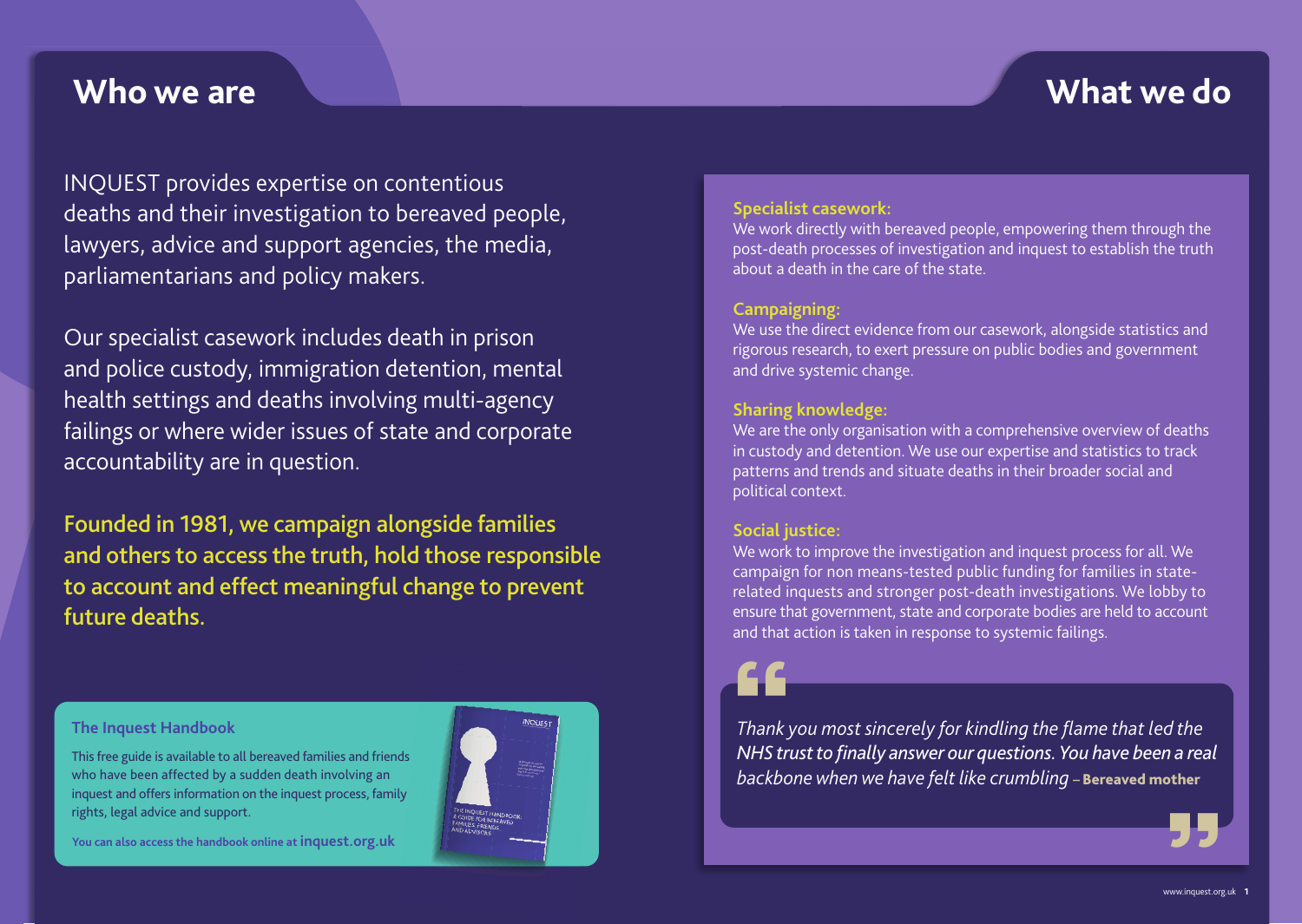## **How we work Our values**

Our policy, parliamentary, campaigning and media work is grounded in our day-to-day experience of working with bereaved people.

Our integrated approach is crucial to families, not only in making sure their voices are heard and trying to ensure that state institutions are held to account, but also in changing policy and practice to prevent future deaths.

of Drisons I have hold it i produced with the help of frequent cause to project and thank parliamentarian, I have frequent cause to praise and thank *it for the quality of its briefings - Lord Ramsbotham* Ever si<br>Ever si<br>of Pris *Ever since I was introduced to INQUEST as Chief Inspector of Prisons, I have held it in the highest regard. Now, as a* 

"

We work to empower bereaved people, who are often excluded from exercising their legal rights, and to ensure that their collective experience is heard by policymakers, parliamentarians and the wider public.

We are committed to challenging racism and discrimination in all areas of our work and have raised concerns about the systemic discrimination, inequality and poverty behind many deaths in custody and state care.

Our way of working is collaborative and we are non-judgemental in relation to the background or actions of an individual who has died.

### **Family voice**

death, supports and contributes to INQUEST's work from a family perspective. Produced with the help of the help of the help of the help of the help of the mail in custody of the set of this customer of the set of this customer or determines to cope with the stress, anxiety and stigma of a death in custody or detention and empowering them to take on the unique challenges they face. It is included the state on communication on communication on communication on communication on communication on the unique challenges they have a state of the st The Family Reference Group, made up of people directly affected by a contentious The Family Forum offers a space for mutual support, helping bereaved families to

with officials, dealing with media interest and mounting a campaign. **For more information visit us online at inquest.org.uk**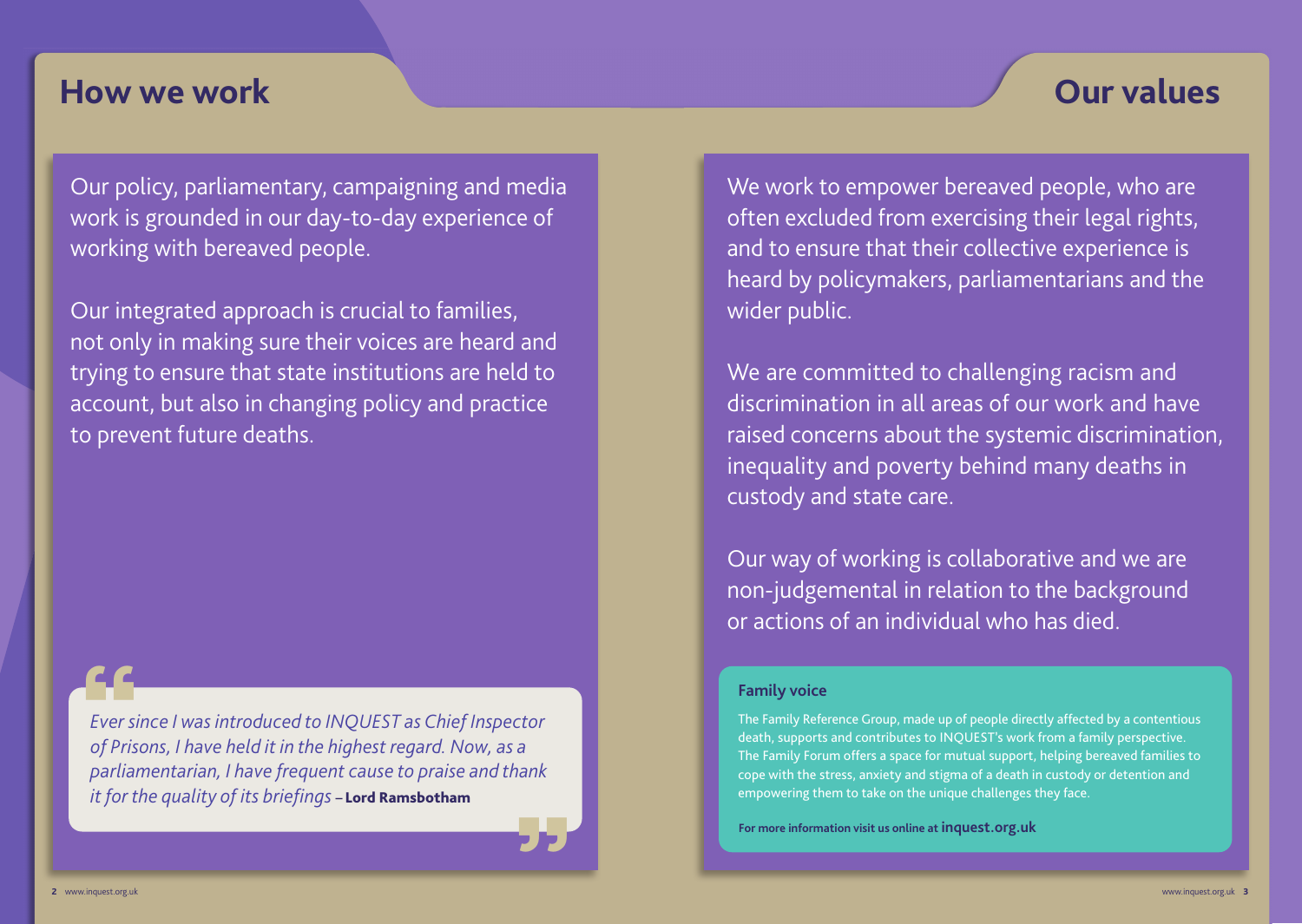## **Our specialist focus**

Our casework has identified concerning patterns across deaths in state care. We conduct in-depth work on key issues, including:

- The treatment and deaths of **children and young people** in all custody and detention settings.
- The treatment and deaths of **women in prison** and the need for investment in specialist woman-centred alternatives to custody.
- The deaths of people from **black and minority ethnic communities** and the disproportionate number following the use of force.
- The **use of force and restraint**, including dangerous policing practices.
- The rise in the deaths of people with **mental ill health in custody and detention**.

### **The Skills and Support Toolkit**

Produced with the help of families whose relatives died in custody or detention, this resource is designed to help families develop the skills they might need while also coping with the aftermath of a death in state care. It includes information on communicating with officials, dealing with media interest and mounting a campaign.

**You can access the Toolkit online at inquest.org.uk**

- The need for an **independent investigation framework** in response to deaths in health care settings, particularly of those in mental health detention and patients with learning disabilities.
- The efficacy of **investigation bodies** including the IPCC and PPO.
- A **national 'learning' body** to oversee the implementation of changes recommended by post death investigation and inquests in response to individual deaths.
- The right of bereaved people to automatic **non means tested funding** for representation at state related inquests to end the disparity between bereaved individuals and public bodies.
- The strengthening of legislation to ensure that no provider is free from **public scrutiny**.

#### **Inquest Lawyers Group**

Integral to our work, the **Inquest Lawyers Group** provides specialist legal advice and representation to many families going through the inquest process and contributes to INQUEST's work on coronial reform. **Inquest Law**, the journal of the ILG, is a unique resource for all those concerned with the inquest system.

**For more information visit us online at inquest.org.uk**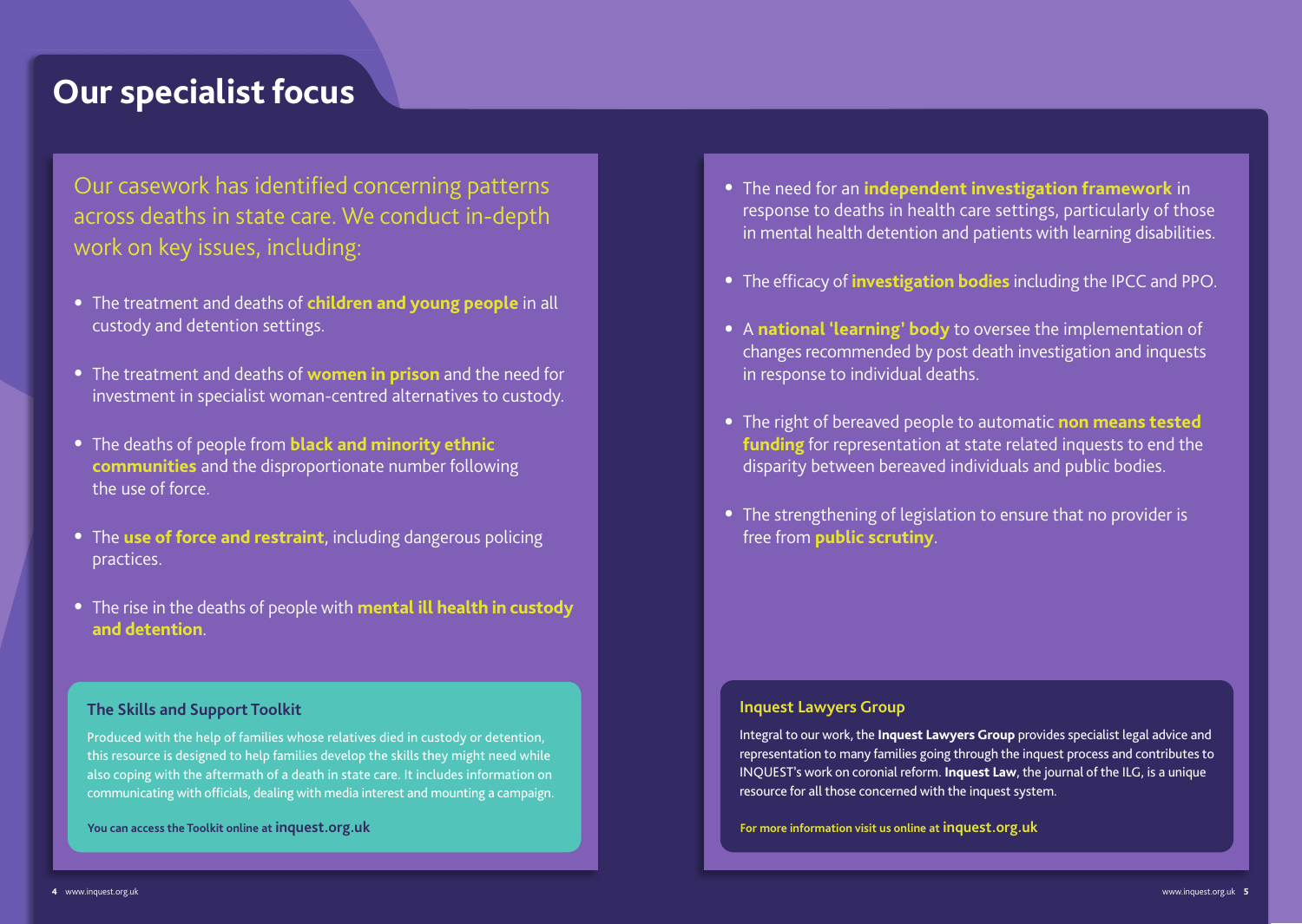## **Our impact**

We are consulted at a national and international level because of our knowledge and expertise in these areas. Our achievements include:

- We played an integral role supporting families and their lawyers through the historic new **Hillsborough inquests** in 2016, which concluded with an unlawful killing finding for the first time and exonerated both survivors and the 96 people who died.
- We lobbied for, influenced and informed the **Coroners and Justice Act 2009**, and led the successful campaign to safeguard the post of the first **Chief Coroner** for England and Wales.
- We successfully campaigned for the **Corporate Manslaughter and Corporate Homicide Act 2007** to apply to deaths in custody, meaning that companies and organisations can now be found guilty of corporate manslaughter over deaths in custody.
- Our work led to the establishment of the **Independent Police Complaints Commission** and **Prisons and Probation Ombudsman** in 2004.
- We have advised and provided expert evidence to the **Corston Report** into vulnerable women in prison; the **Harris Review** on self-inflicted deaths of young people in prison; the **Independent Review of deaths and serious incidents in police custody**; and the cross-government **Care Quality Commission Review into the investigation of NHS deaths**, among many others.
- We are represented on the **cross-governmental Ministerial Board on Deaths in Custody**.
- Our work to improve the rights of bereaved people at inquests into contentious deaths led to the use of **narrative conclusions** at inquests and **greater use of coroners' reports to prevent future deaths**. We have used Article 2 of the Human Rights Act to secure more **wide-ranging inquests** into deaths involving state bodies.
- We have been awarded the **Longford Prize** (2009) and twice received the **Liberty and JUSTICE Human Rights Award** for our work uncovering serious human rights abuses of children in custody (2007) and our work with the family of **Connor Sparrowhawk** and Bindmans Solicitors to improve the standard of care provided for people with mental health and learning disabilities (2016).

" *We award (the prize) to INQUEST for its remarkable perseverance, personal commitment and courage in an area too often under-investigated by the public authorities –* Longford Prize judging panel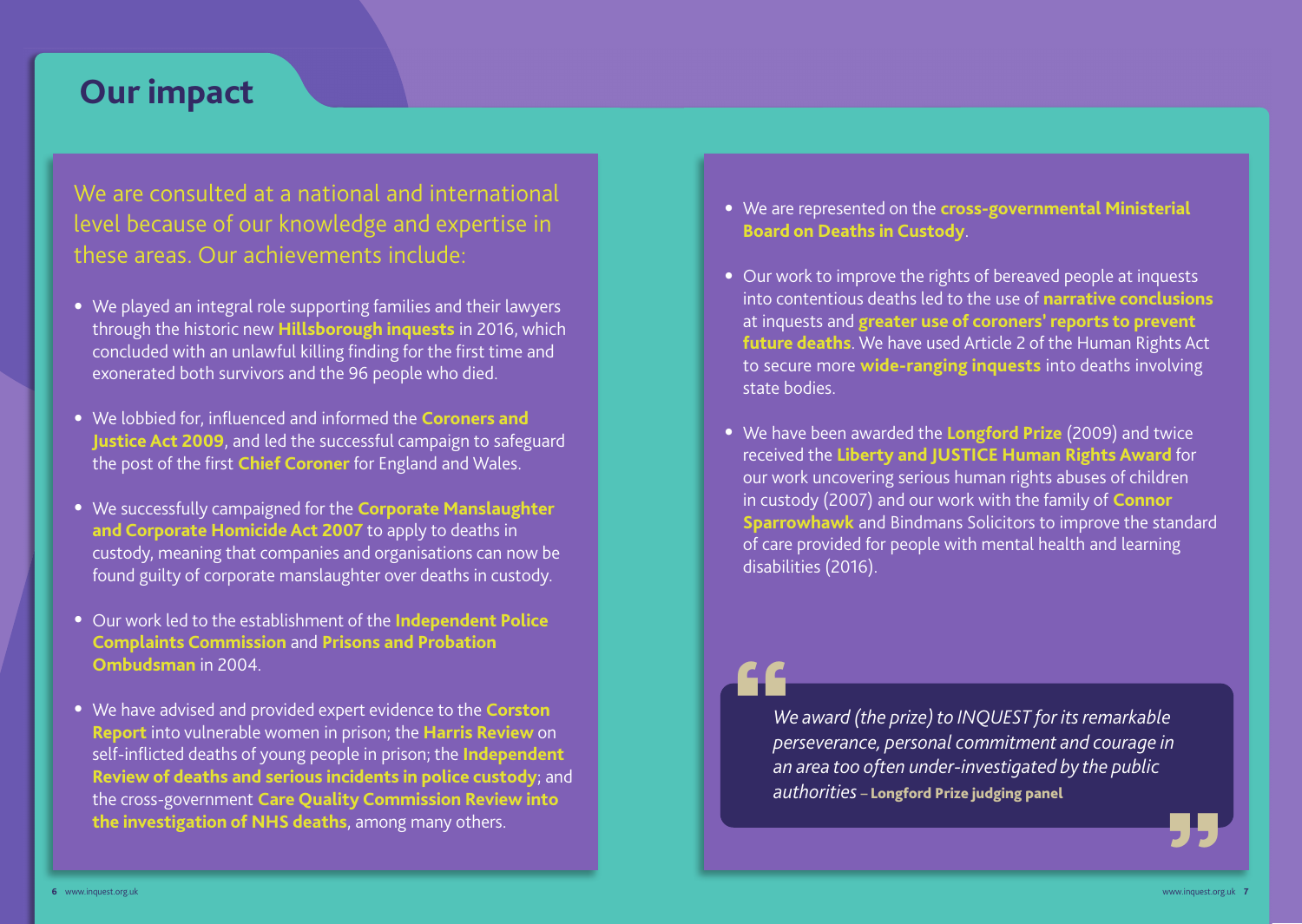## **Support us**

## **INQUEST publications**

## INQUEST produces a range of publications which can be accessed/purchased via our website:



**INQUEST LAW magazine** – Published three times a year by the Inquest Lawyers Group, INQUEST LAW keeps lawyers, coroners, academics, policy makers and other interested parties informed of legal developments relating to the inquest system and the investigation of sudden deaths.



**Briefings and consultation responses** – Our parliamentary briefings, independent review submissions, Family Listening Day reports and other insightful documents can be downloaded. These contain case studies and bring to life the experiences of bereaved families.



**Reports and books** – Over the years, we have published numerous reports uncovering flaws in the inquest and investigatory system and highlighting the underlying issues facing women, young people and those with mental health issues whilst in state detention.

#### **We also provide the following information free of charge on our website:**

**E-newsletter** – a regular update on our casework, policy and campaigning work and the impact we have on behalf of bereaved families.

**Monitoring statistics** – INQUEST has carried out comprehensive monitoring and collating of statistics relating to deaths in prison and police custody across England and Wales since 1990.

**Media release archive** – where you can access all of our media releases relating to specific casework and broader areas of our work.

INQUEST is a small charity, independent of government and entirely reliant on grants and donations, without which we could not continue our vital work.

Demand for our services is at an all-time high, not only from bereaved people seeking our expert casework following a death in state care, but from those needing our expertise on post-death investigations and the inquest process.

**Please consider joining us as a supporter and giving a regular donation to contribute to our work.**

## **Visit inquest.org.uk to:**

- Make a one-off or regular donation
- Fundraise for us or organise an event
- Choose us as your corporate charity
- Leave us a legacy or in-memory gift
- Sign up for our e-newsletter
- Find out about volunteering with us.